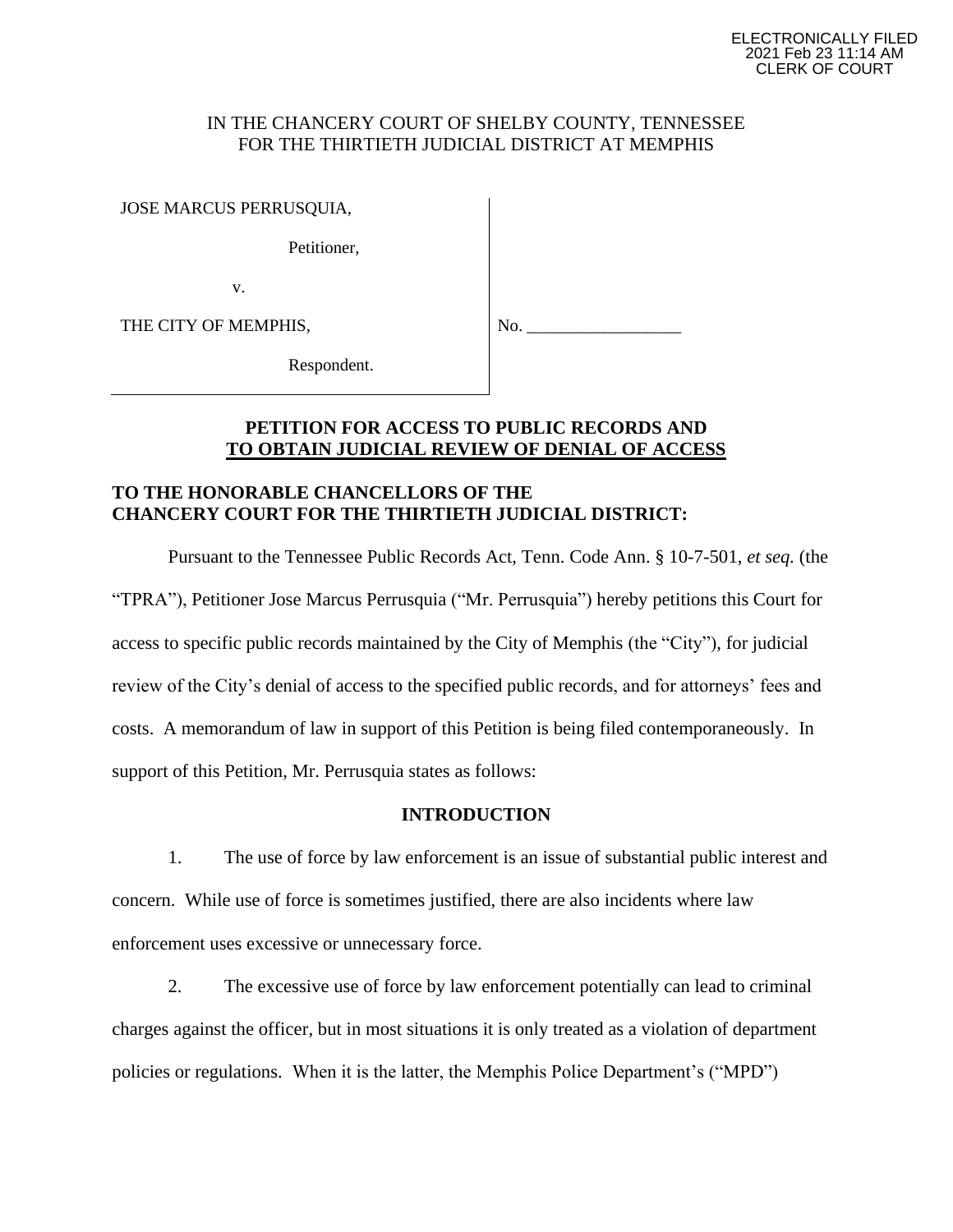Internal Affairs Department ("Internal Affairs"), which is part of MPD's Inspectional Services Bureau ("ISB"), conducts an administrative investigation.

3. A key piece of evidence in these administrative investigations often is body worn camera ("BWC") footage of the incident.

4. In its Policy and Procedures Manual (the "MPD Manual"), MPD touts its use of BWCs for adding "further clarity and transparency to the examination of police related events" and having "the potential to improve community relations by providing an objective record that can be used to confirm valid allegations, while providing an unbiased record that may assist in disproving false allegations." A true and correct copy of Chapter XIII, Section 15 of the MPD Manual<sup>1</sup> is attached as Ex. A. Moreover, according to MPD, BWCs improve "accountability by providing objective data for review." *Id.*

5. But such clarity and transparency may only be achieved if BWC footage is available to the public.

6. Here, Mr. Perrusquia requested the BWC footage from an administrative investigation into excessive use of force by MPD Officer Colin Berryhill ("Officer Berryhill").

7. Mr. Perrusquia's request was improperly denied based on a written assertion by the City that the administrative investigation in Officer Berryhill's conduct was still open.

8. The City's oral denial of Mr. Perrusquia's public records request based on an assertion that Tennessee Rule of Criminal Procedure 16 ("Rule 16") applied was also improper.

9. As a result of the City's improper denial of his public records request, Mr. Perrusquia was left with no choice but to file this petition, which seeks an order from the Court

<sup>&</sup>lt;sup>1</sup> The MPD Manual in its entirety can be found on the Memphis Police Department's website at: https://memphispolice.org/MPD-Policy-and-Procedures-Manual-Revised-1-2020.pdf, last accessed on February 12, 2020, or at this Permalink: https://perma.cc/77JH-75V9.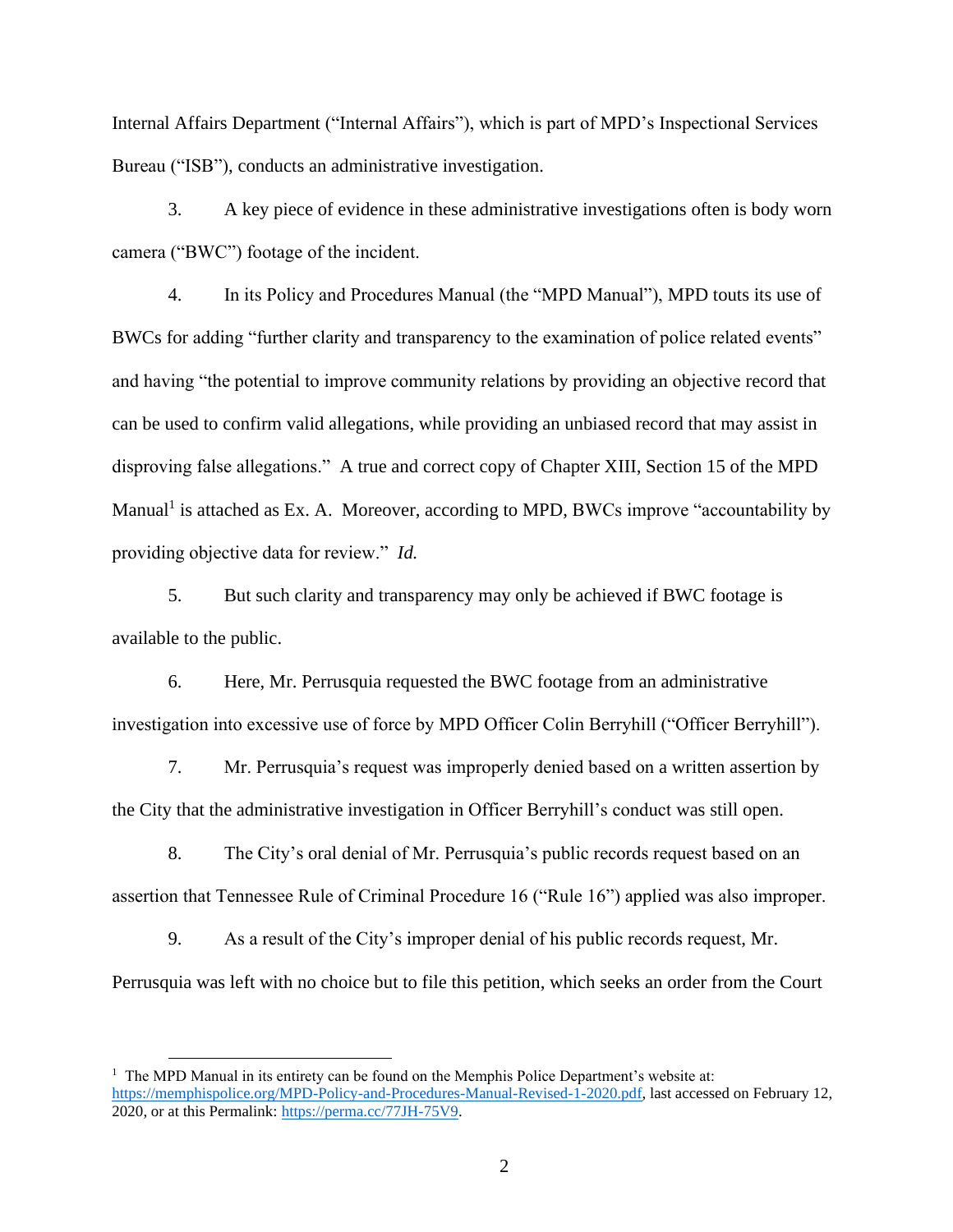requiring the City to provide him with access to the requested public records as well as his attorneys' fees and costs in litigating this petition.

## **PARTIES**

10. Petitioner Mr. Perrusquia is a resident of Shelby County, Tennessee. For more than twenty-nine years, Mr. Perrusquia was a journalist with *The Commercial Appeal*. His work now regularly appears in the *Daily Memphian*. His recent reporting has examined the use of force by MPD officers, including Officer Berryhill.

11. Respondent is the City of Memphis. Service of process upon the respondent will be made upon the City by delivering a copy of the summons, this Petition, and the accompanying Memorandum of Law to the City's chief executive officer or city attorney, pursuant to Rule 4.04(8) of the Tennessee Rules of Civil Procedure.

### **JURISDICTION AND VENUE**

12. This Court has subject matter jurisdiction over this petition and venue is proper in this Court under Tennessee Code § 10-7-505(b).

## **FACTUAL ALLEGATIONS**

#### **The City's Investigation of MPD Officer Berryhill**

13. Internal Affairs conducted an administrative investigation, I2019-024, into whether Officer Berryhill's use of his Conducted Electrical Weapon ("CEW" or "Taser") on three different occasions between May 2018 and April 2019 violated MPD Policies, including MPD's policy against the excessive or unnecessary use of force (the "Berryhill Investigation"). A true and correct copy of the Case Summary for I2019-024 (the "Case Summary") is attached as Exhibit B.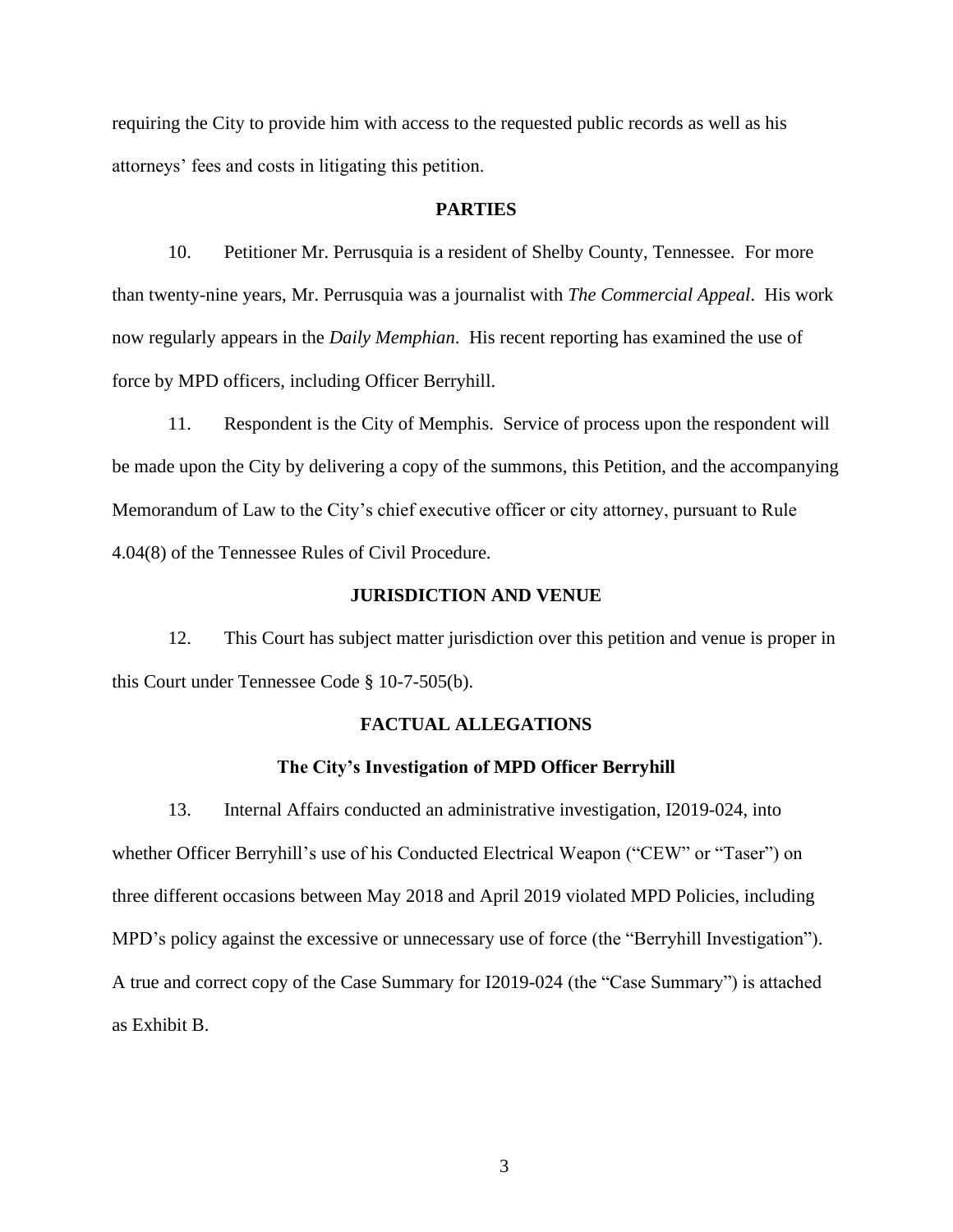14. MPD's DR 301 Excessive Force/Unnecessary Force Policy (the "Excessive Force Policy"), states that, "Officers shall never use force or violence that is unprovoked, needless, or not required during performance of their duties when making an arrest or in dealing with a prisoner or any person." Ex. B.

15. MPD officers may also be disciplined for violating other departmental policies. Ex. B. MPD's Taser Policy specifies that Tasers should not be used "on a handcuffed or secured individual absent an overly combative behavior that may cause harm to the officer or others and that cannot be reasonably dealt with in any other less obtrusive manner," "[i]n Drive Stun mode for pain compliance to prod or escort persons," and "[s]olely as a compliance technique to overcome passive resistance or on any individual who does not demonstrate an overt intention to use violence or force against the officer or another person." *Id.*

16. ISB's investigation of each of the three incidents in I2019-024 included interviews with witnesses and Officer Berryhill as well as review of the related BWC footage, referenced by their Computer Aided Dispatch ("CAD") Number in the Case Summary. *Id.*

17. The Taser incident that sparked the administrative investigation of Officer Berryhill was when Officer Berryhill used his Taser on Owen Buzzard on April 10, 2019. *Id.*

18. The Case Summary indicates that Internal Affairs also investigated Officer Berryhill's use of his Taser on Joshua Cortez on April 4, 2019 and Terrence Barber, Jr. on May 23, 2018. *Id.*

19. Internal Affairs found that Officer Berryhill violated MPD's Excessive Force Policy and Taser Policy in all three incidents. *Id.*

20. In each of the incidents, the BWC footage was a critical piece of evidence that supported the policy violations found by Internal Affairs.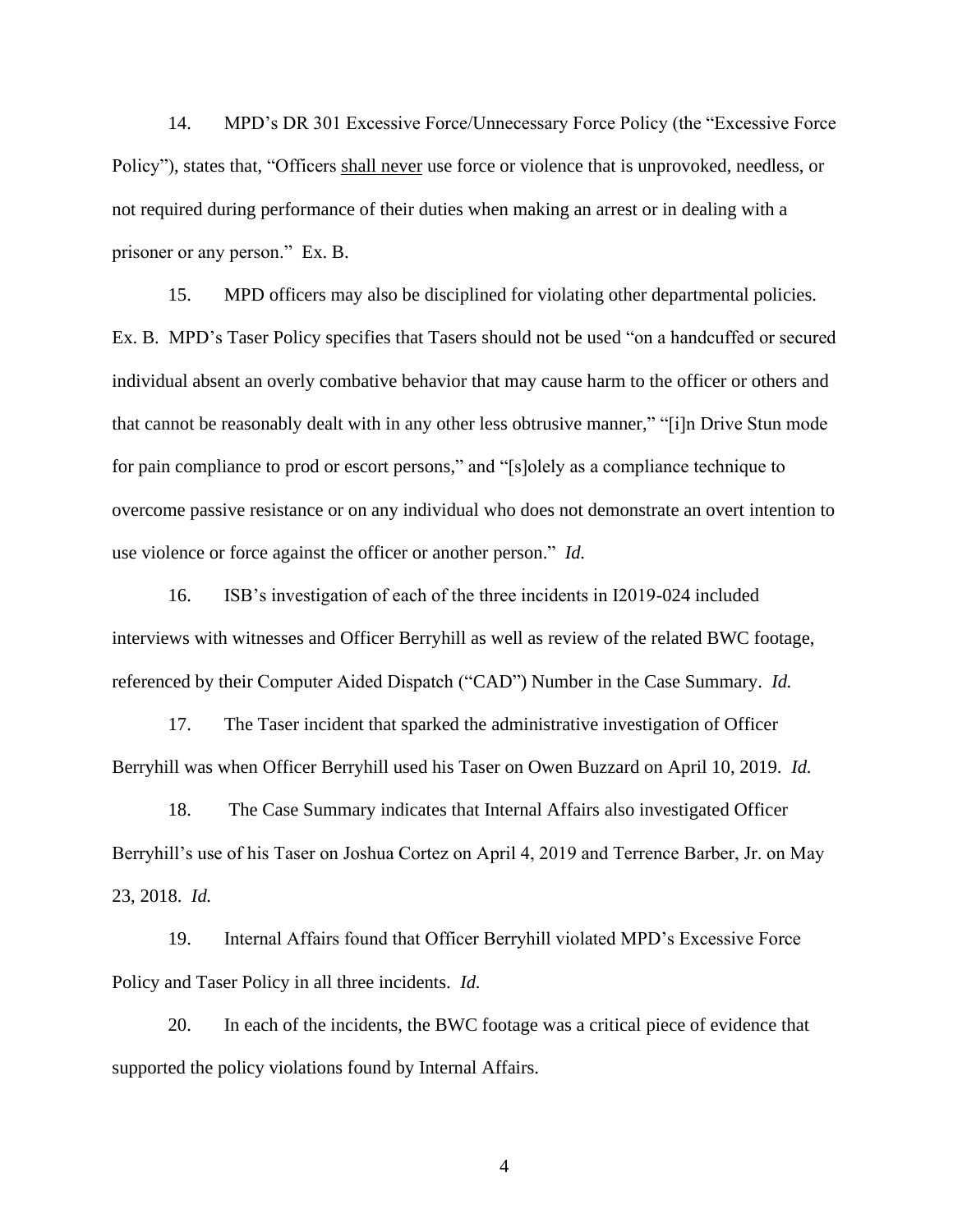21. In Mr. Buzzard's case, Internal Affairs found that based on a review of Officer Berryhill's BWC, "Mr. Buzzard was tased with his hands behind his back while in handcuffs on the ground" and that "[t]hese actions place Officer Berryhill in violation of" MPD's Excessive Force Policy and Taser Policy. *Id.*

22. According to the Case Summary, Officer Berryhill tased Mr. Cortez on the leg while "a minimum of four officers on the scene … had full control of Mr. Cortez's arms and hands," which also violated MPDs Excessive Force Policy and Taser Policy. *Id.*

23. Internal Affairs also concluded that on May 23, 2018, Officer Berryhill violated MPD's Excessive Force Policy and Taser Policy during his interaction with Mr. Barber. According to the Case Summary, Berryhill had detained Mr. Barber and "as Terrence Barber, Jr. got off the ground and attempted to walk away, he was tased twice in the back by Officer Berryhill." *Id.*

24. Internal Affairs indicated in the Case Summary that, "[t]hese case files were not submitted to the Attorney General's Office for review." *Id.*

25. The attached Case Summary shows that it was printed on July 4, 2020. *Id.*

26. On July 16, 2020, Mr. Perrusquia emailed MPD Public Information Officers ("PIO") Lt. Karen Rudolph and Louis Brownlee, as well as the MPD Public Information Office, and asked, in part: "Did you refer case[] I2019–024 . . . to any prosecutorial agency or outside investigative agency for review? If not, why not? If so, I'd like to see a copy of the referrals and answers." A true and correct copy of the July 16, 2020, email chain between Mr. Perrusquia and Lt. Rudolph is attached as Exhibit C.

27. On July 27, 2020, Lt. Rudolph responded that I2019-024 "w[as] not referred to any prosecution agency or outside investigative agency." Lt. Rudolph further responded: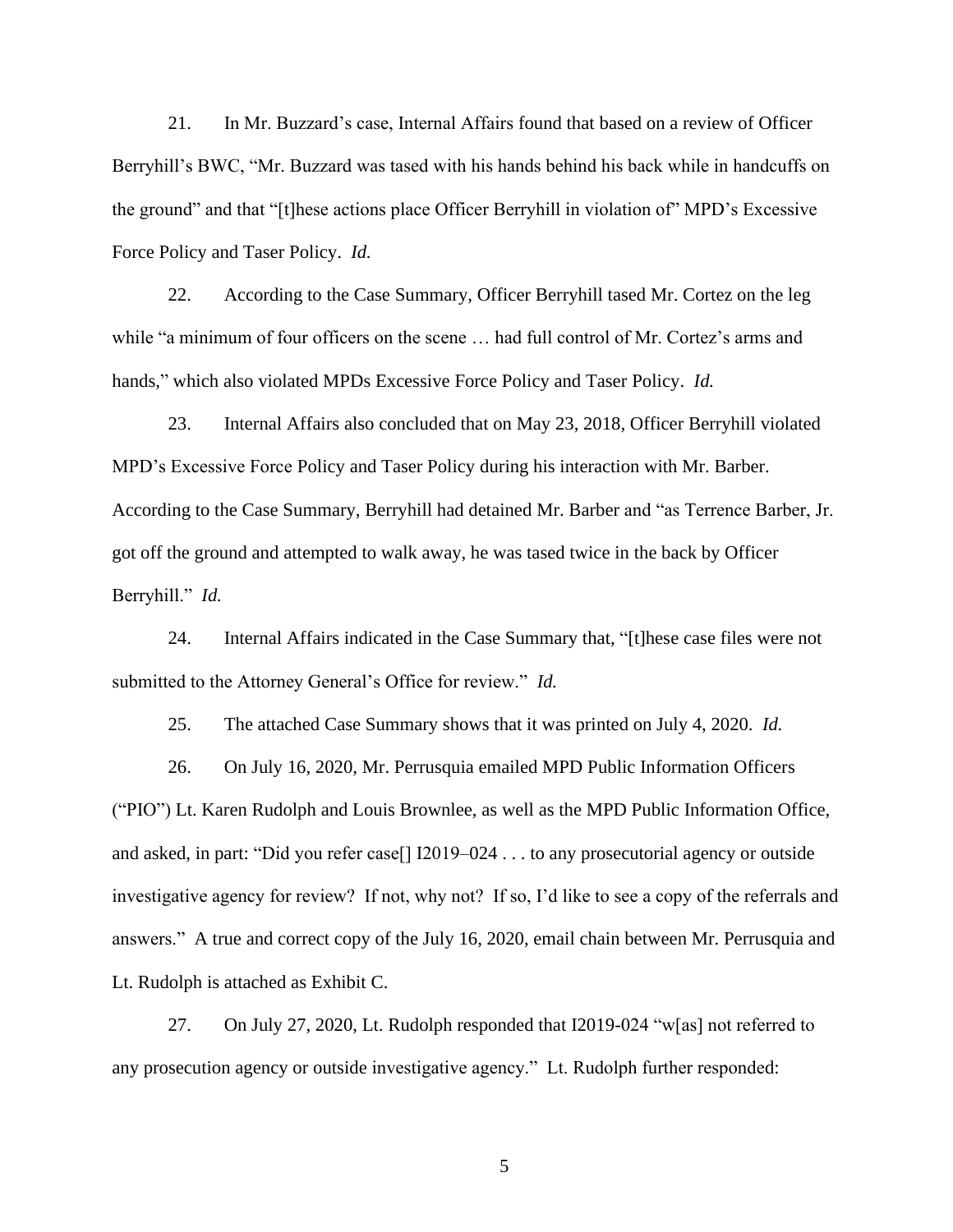Currently, being in line with other local law enforcement agencies, there is no formal process in place for submitting use of force complaints to the District Attorney General's Office. If a citizen presents a use of force complaint to the Inspectional Services Bureau (ISB), an administrative investigation is opened. Additionally, the citizen is advised that they may also elect to submit a criminal complaint to the appropriate bureau. Regardless, if the citizen chooses to move forward with filing a criminal complaint or not, ISB will proceed with the administrative investigation. During any administrative investigation, if an ISB investigator determines that there may have been criminal misconduct on the behalf of an officer, the ISB investigator should notify the ISB commanding officer immediately. The ISB commanding officer is then required to notify the Command Staff for further direction.

*Id.*

28. In that same July 27, 2020 email, Lt. Rudolph also confirmed that Officer

Berryhill was still employed by MPD. *Id.*

29. On November 11, 2020, Mr. Perrusquia emailed Shelby County District Attorney PIO Larry Buser about I2019-024, stating: "I'm looking to update this matter and wanted to double check to see if your office has any pending prosecution of Officer Berryhill." A true and correct copy of Mr. Perrusquia's email to Mr. Buser and Mr. Buser's response is attached, collectively, as Exhibit D.

30. On November 12, 2020, Mr. Buser responded, "No cases." *Id.*

## **The City's Denial of Mr. Perrusquia's Public Records Request**

31. Mr. Perrusquia requested "copies of the video in ISB case I2019-024 involving officer Colin Berryhill" on July 16, 2020 (the "Berryhill Request"). A true and correct copy of Mr. Perrusquia's email chain with the City regarding the Berryhill Request is attached as Exhibit E.

32. The City responded to the Berryhill Request on July 27, 2020, stating "[p]er the custodian, no responsive records exist at this time due to an Administrative investigation." *Id.*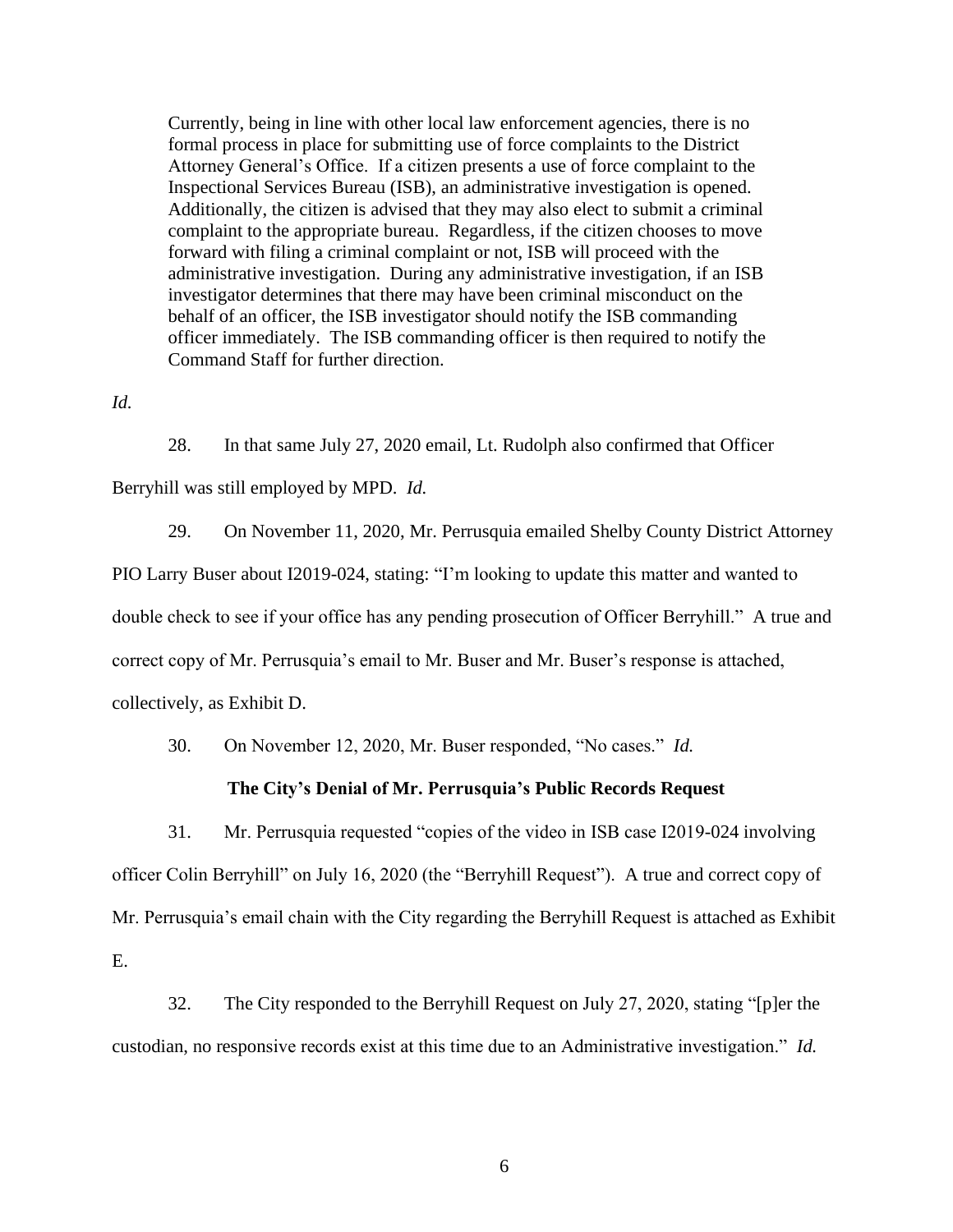33. Mr. Perrusquia asked the City on July 28, 2020, to "[p]lease provide the legal basis for denying this request" by "citing the exemption [that] makes the records not subject to disclosure under the TPRA." *Id*.

34. The City responded on July 28, 2020, that "[t]he request was not denied. There is nothing available at this time until MPD concludes the administrative investigation." *Id.*

35. Mr. Perrusquia responded on July 28, 2020, "What I'm asking is on what legal authority are you withholding records until the conclusion of the administrative investigation? Please cite the applicable legal provision you are relying on." *Id.*

36. The City responded on July 28, 2020, that the inquiry would be referred to the City Attorney's Office, and that Mr. Perrusquia would be updated on the answer to his inquiry. *Id.*

37. Mr. Perrusquia followed up with the City on September 14, 2020, seeking an update about the Berryhill Request. The City responded that it was still reviewing the matter. *Id.*

38. The undersigned counsel for Mr. Perrusquia sent a letter via email to Chief Legal Counsel for the City, Jennifer Sink, on September 29, 2020, requesting that the City produce the requested BWC footage sought in the Berryhill Request. A true and correct copy of the September 29, 2020, letter from the undersigned to Ms. Sink is attached hereto as Exhibit F.

39. Ms. Sink responded to the undersigned by email on October 6, 2020, stating: "I have received your letter, and would like to schedule a phone call with you next week." A true and correct copy of Ms. Sink's October 6, 2020 email to the undersigned is attached as Exhibit G. Ms. Sink did not respond in writing to the substance of either Mr. Perrusquia's inquiries nor those of the undersigned. By phone on October 14, 2020, Ms. Sink explained the City's position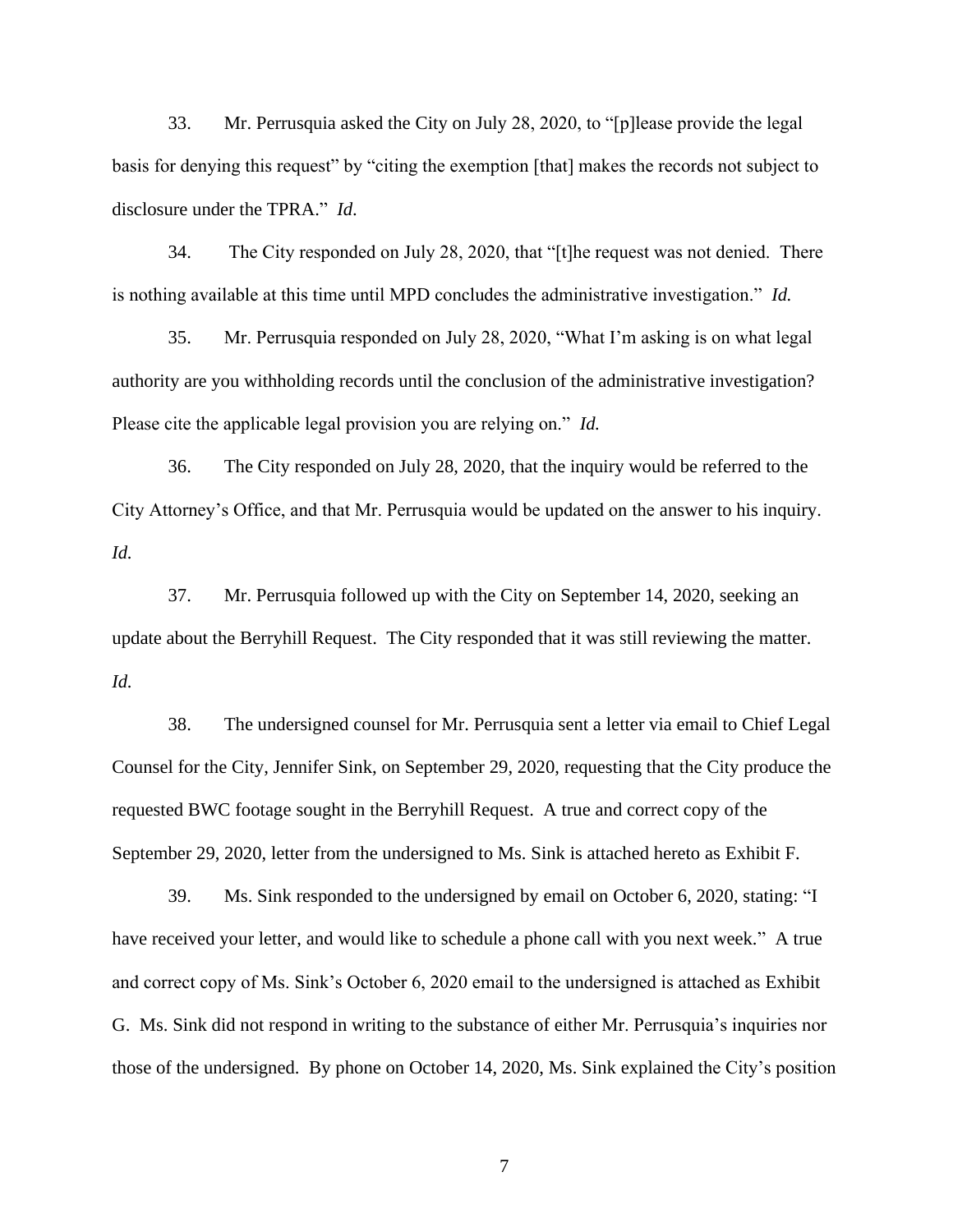to the undersigned counsel for Mr. Perrusquia that the administrative investigation of Officer Berryhill could possibly lead to a criminal action and was thus exempt from disclosure pursuant to Rule 16.

## **Administrative Investigations, Like the Berryhill Investigation, Are Not Criminal Investigations**

40. ISB's 2015 Standard Operating Procedures Manual (the "ISB Manual"), the Memorandum of Understanding between the City and the Memphis Police Association<sup>2</sup> (the "MOU"), and the MPD Manual all make clear that MPD administrative investigations, like the Berryhill Investigation, are not criminal investigations. True and correct copies of pertinent excerpts from the 2015 ISB Manual are attached as Exhibit H. True and correct copies of pertinent excerpts from the MOU are attached as Exhibit I.

41. The MOU states: "Investigations by the Department of allegations of a violation of the rules and regulations of the Department will be known as an Administrative Investigation." On the other hand, "[i]nvestigations by the Department and/or other law enforcement agencies of conduct, which constitutes a violation of City, County, State, or Federal criminal laws, will be known as a Criminal Investigation." Ex. I. The timeline for completing both types of investigations is usually thirty days. Ex. H.

42. According to the MPD Manual, Chapter I, Section 2, ISB's Security Squad (the "Security Squad") is responsible for the investigation of all criminal complaints of misconduct involving on-duty MPD officers. A true and correct copy of MPD Manual, Chapter I, Section 2 (the "MPD Manual Internal Integrity Section") is attached as Exhibit J.

<sup>&</sup>lt;sup>2</sup> The MOU in its entirety can be downloaded from the City's website at: https://www.memphistn.gov/download/66/mpa/3647/memphis-police-association-2017-2021-mou.pdf, last accessed on February 12, 2021, or at this Permalink: https://perma.cc/QLX2-GLRL.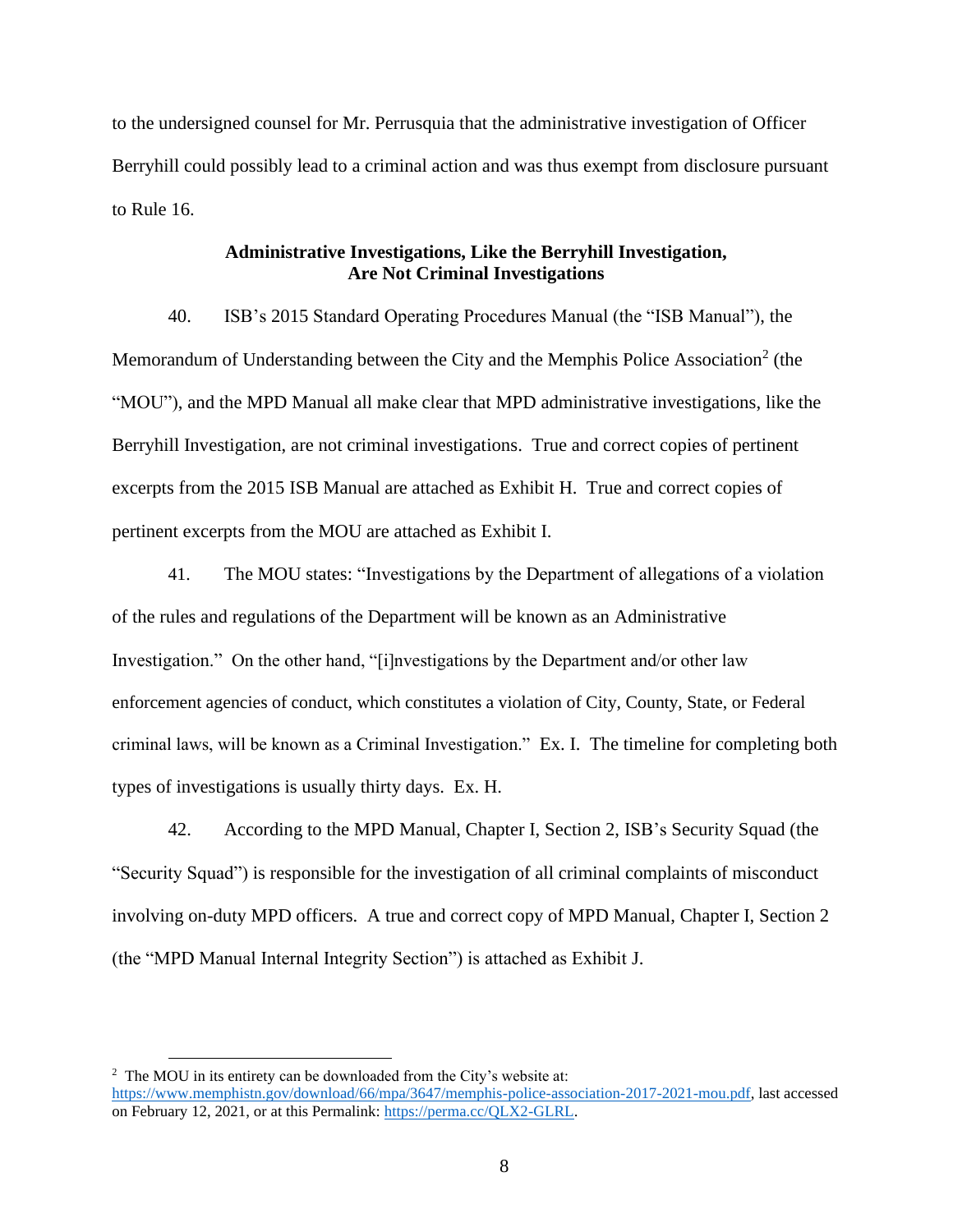43. Internal Affairs is responsible for the investigation of all administrative complaints of MPD policy violations involving on-duty MPD officers. *Id.*

44. Administrative investigations of "serious MPD or City of Memphis Policy violations or on cases that will require an in-depth investigation that cannot be handled at the work station" are given case numbers that begin with an 'I' and use the year and a three-digit number as the case number, like the Berryhill Investigation, which was designated as I2019-024. Ex. H; Ex. B.

45. Security Squad investigations of "incidents which may be reviewed by the Shelby County Attorney General's Office that may or may not result in the case being presented to a Grand Jury" are given case numbers that begin with an 'S.' Ex. H. "The deciding factor in a Security Squad investigation is whether elements exist that aspects of the investigation will be criminal in nature." *Id*.

46. The 2015 ISB Manual contains specific rules for Security Squad investigations that do not apply to Internal Affairs administrative investigations. Ex. H.

47. Similarly, the MOU has specific rules for both administrative investigations and criminal investigations. Ex. I.

48. The MOU explains that "Administrative Investigations by the Internal Affairs Bureau are to be conducted in a manner conducive to public confidence, good order, and discipline, which observe and protect the individual rights of each employee of the Department." *Id.*

49. Under the MOU rules for administrative investigations, "the refusal by an employee to answer all pertinent questions that are narrowly and specifically related to the investigation, whether as participant or witness, may result in disciplinary action." *Id.*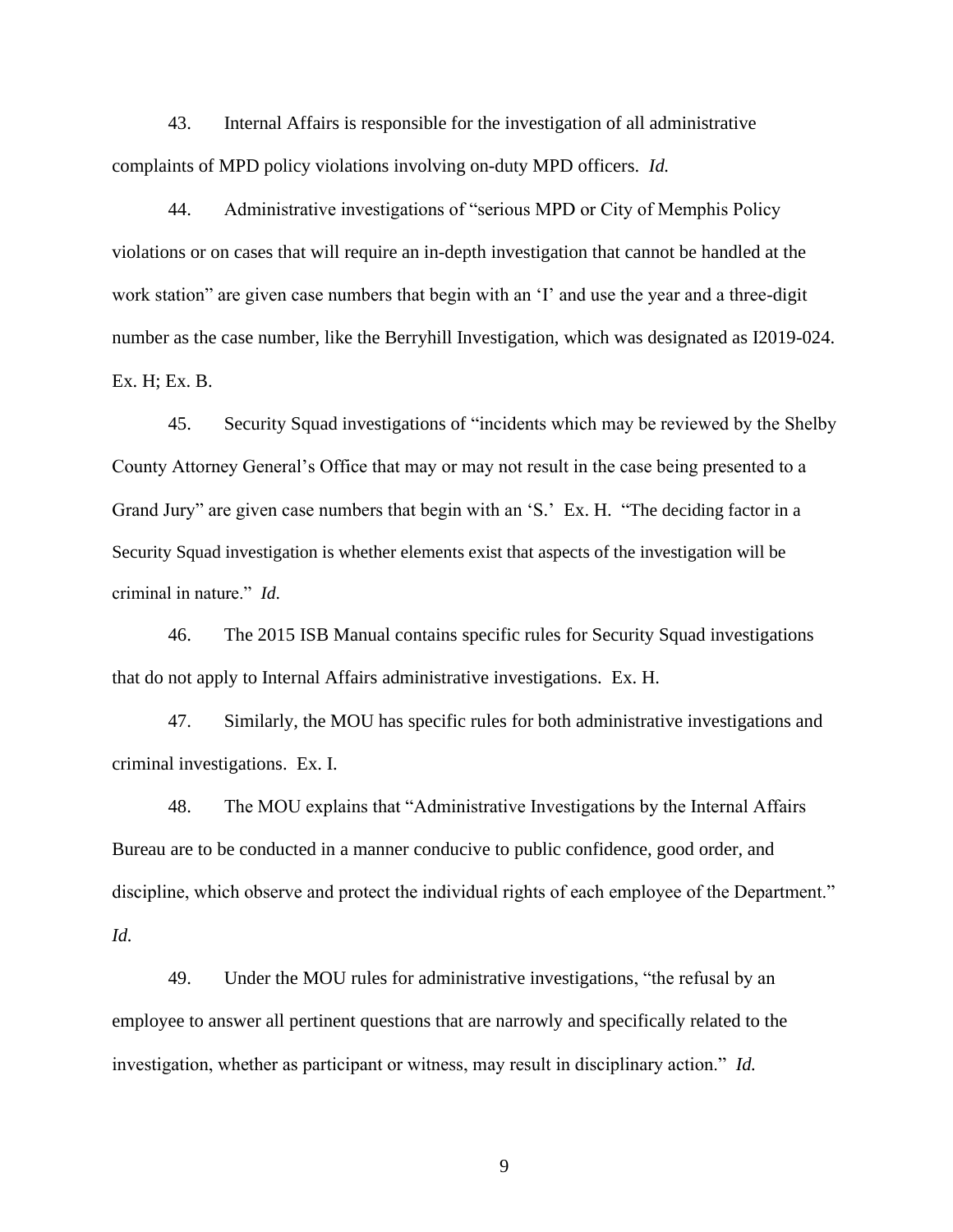50. In contrast, the MOU rules for criminal investigations state that "an employee is considered to be the target of a criminal investigation when he/she has been advised of his/her rights pursuant to the Miranda decision or applicable law" and that "[i]f an employee chooses to invoke his/her protection under the Miranda decision at that time, that employee will not be subject to charges of insubordination or failure to cooperate for that reason alone." *Id.*

51. There is no indication in the Case Summary that Officer Berryhill was advised of his *Miranda* rights prior to being interviewed by Internal Affairs for I2019-024.

### **CLAIM FOR RELIEF**

52. Petitioner incorporates the allegations in paragraphs 1 through 51.

53. As set forth above, Mr. Perrusquia has attempted to obtain these public records without filing a petition with this Court. Such efforts have been unsuccessful. The City has denied access to the public records he requested. It is therefore necessary to bring this action for access and judicial review pursuant to Tennessee Code § 10-7-505.

54. The records sought by Mr. Perrusquia are "public records" within the meaning of Tennessee Code § 10-7-503(a)(1).

55. Tennessee Code § 10-7-503(a)(1) states in relevant part:

(A) "Public record or records" or "state record or records":

(i) Means all documents, papers, letters, maps, books, photographs, microfilms, electronic data processing files and output, films, sound recordings, or other material, regardless of physical form or characteristics, made or received pursuant to law or ordinance or in connection with the transaction of official business by any governmental entity . . .

56. Mr. Perrusquia's request was denied by the City.

57. The written basis proffered by the city for withholding the public records requested by Mr. Perrusquia's does not justify the denial.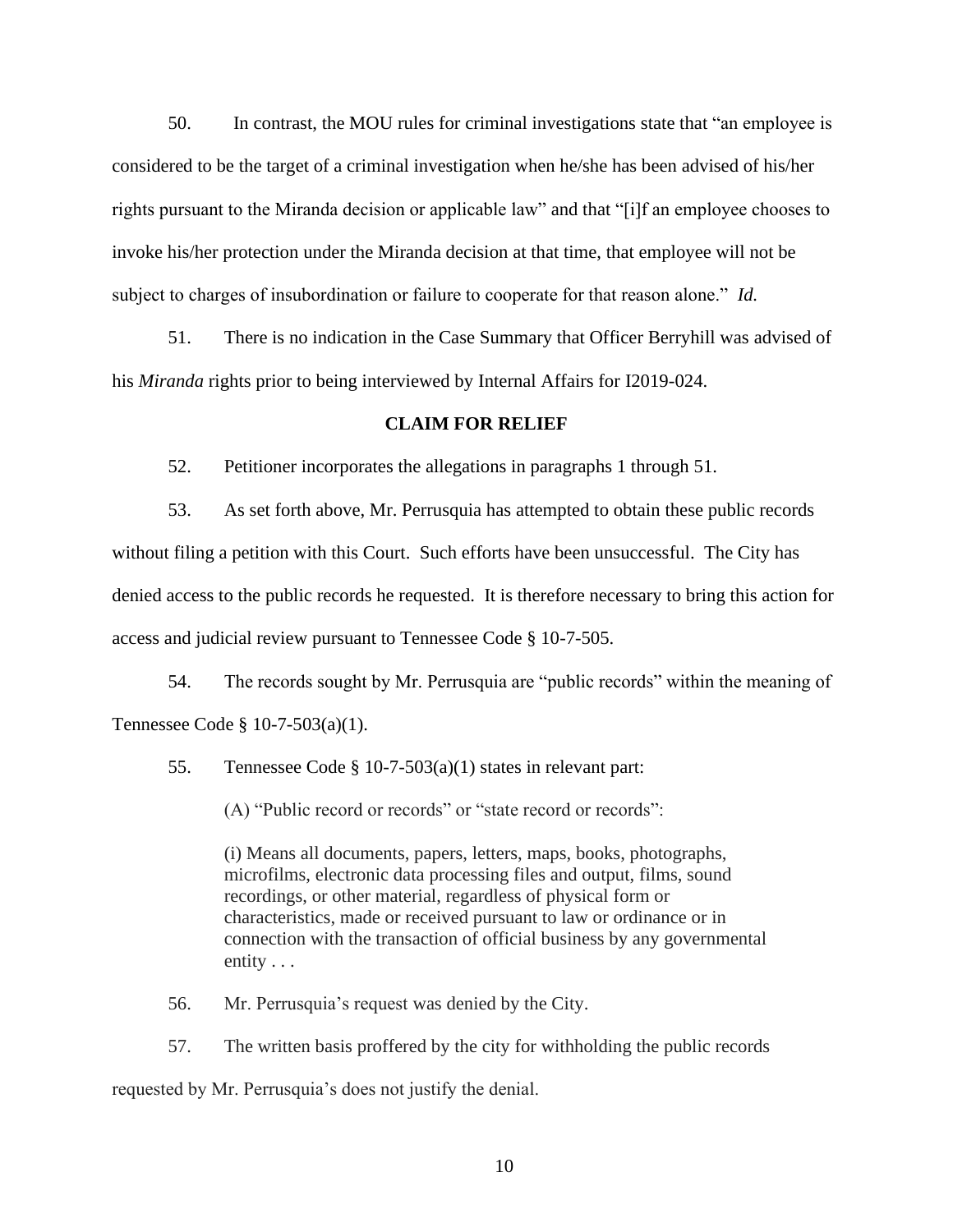58. The verbal basis proffered by the City for withholding the public records requested by Mr. Perrusquia does not justify the denial.

59. Mr. Perrusquia is therefore entitled to receive the public records he requested under the TPRA.

60. Tennessee Code § 10-7-505(g) provides that the Court may award "all reasonable costs involved in obtaining the records, including reasonable attorneys' fees" if the government "knew the record was public and willfully refused to disclose it."

61. The City knew that the records sought by Mr. Perrusquia were public and willfully refused to disclose them to him.

62. Therefore, Petitioner is entitled to full access to these public records and an award of all costs, including reasonable attorneys' fees.

### **PRAYER FOR RELIEF**

WHEREFORE, Petitioner Jose Marc Perrusquia prays that this Court:

1) Immediately issue an order, pursuant to Tennessee Code § 10-7-505(b), requiring representatives of the City to appear by video conference before this Court within ten days and show cause, if any they have, why this petition should not be granted;

2) Grant Petitioner a declaratory judgment that all records sought by the Berryhill Request are public records under Tennessee Law and that the City's failure to grant access to Mr. Perrusquia to these public records constitutes a violation of the TPRA;

3) Grant Petitioner a declaratory judgment that the City knew the requested public records were public and willfully refused to grant Petitioner access to the public records he requested;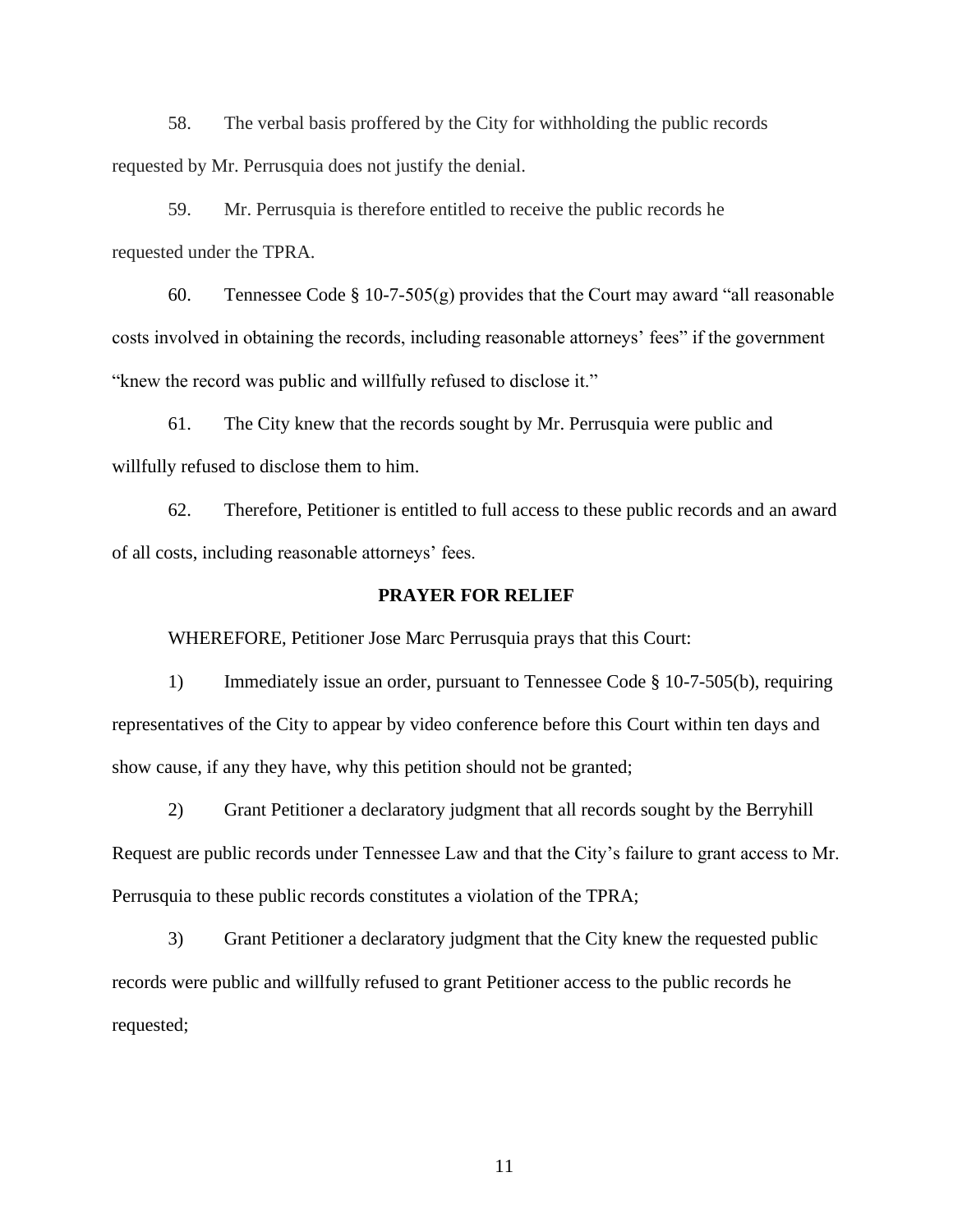4) Order the City to immediately make available to Petitioner copies of the public records requested by Mr. Perrusquia;

5) Grant Petitioner his reasonable costs and attorneys' fees pursuant to Tenn. Code Ann. § 10-7-505(g);

6) Grant Petitioner discretionary costs under Tenn. R. Civ. P. 54;

7) Grant Petitioner such equitable relief as may be necessary to secure the purposes and intentions of the TPRA and specifically Tenn. Code Ann. § 10-7-505, including, if necessary, the exercise of the full injunctive remedies and relief available to the Court; and

8) Grant Petitioner all such further relief to which he may be entitled.

Respectfully submitted,

/s/ Paul R. McAdoo Paul R. McAdoo (BPR No. 034066) THE REPORTERS COMMITTEE FOR FREEDOM OF THE PRESS 6688 Nolensville Rd. Suite 108-20 Brentwood, TN 37027 Phone: 615.823.3633 Facsimile: 202.795.9310 pmcadoo@rcfp.org

*Counsel for Petitioner*